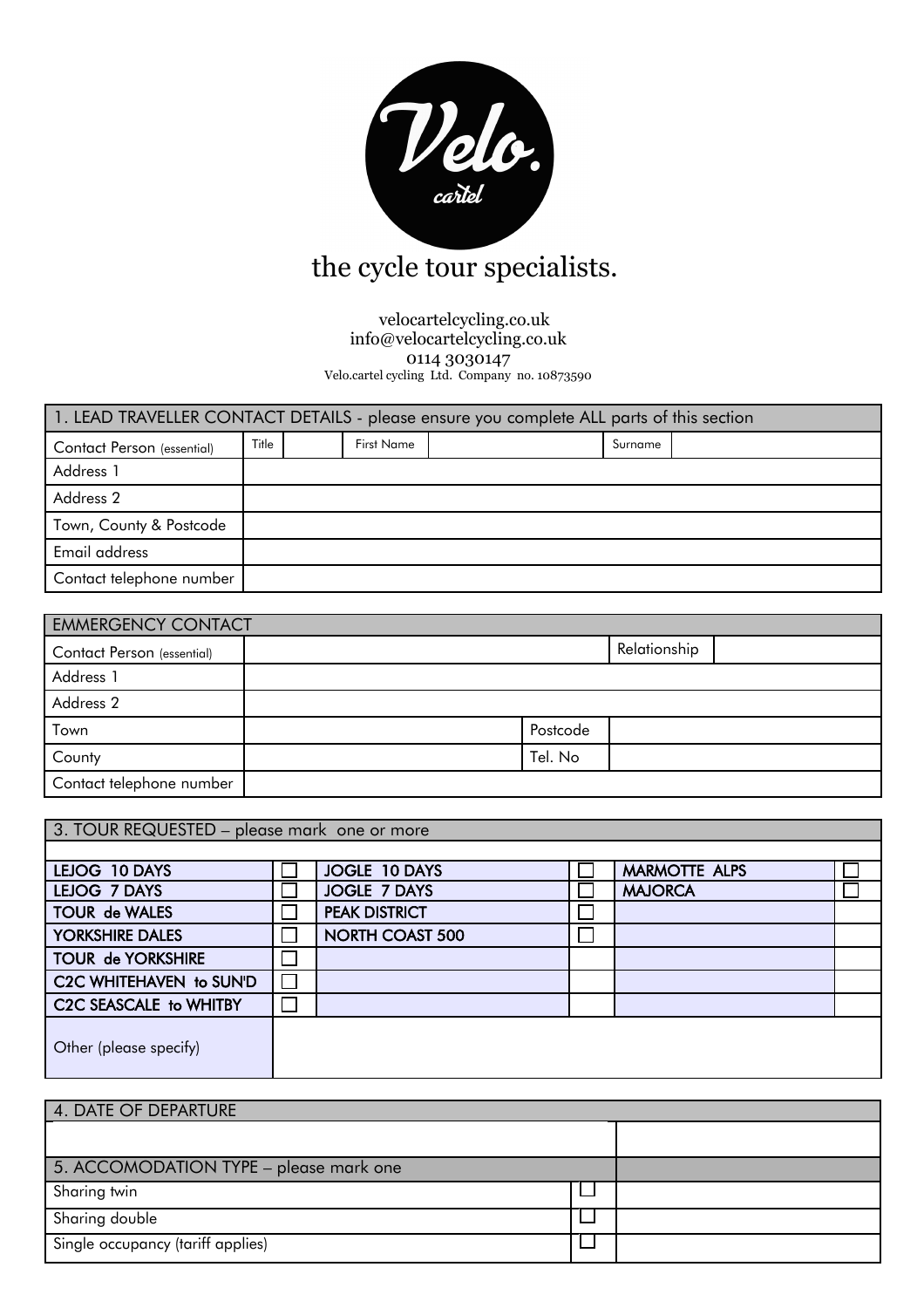| ADDITIONAL RIDER CONTACT DETAILS - please ensure you complete ALL parts of this section |       |                   |          |              |  |  |
|-----------------------------------------------------------------------------------------|-------|-------------------|----------|--------------|--|--|
| Contact Person (essential)                                                              | Title | <b>First Name</b> |          | Surname      |  |  |
| Address 1                                                                               |       |                   |          |              |  |  |
| Address 2                                                                               |       |                   |          |              |  |  |
| Town, County & Postcode                                                                 |       |                   |          |              |  |  |
| Email address                                                                           |       |                   |          |              |  |  |
| Contact telephone number                                                                |       |                   |          |              |  |  |
| <b>EMMERGENCY CONTACT</b>                                                               |       |                   |          |              |  |  |
| Contact Person (essential)                                                              |       |                   |          | Relationship |  |  |
| Address 1                                                                               |       |                   |          |              |  |  |
| Address 2                                                                               |       |                   |          |              |  |  |
| Town                                                                                    |       |                   | Postcode |              |  |  |
| County                                                                                  |       |                   | Tel. No  |              |  |  |
| Contact telephone number                                                                |       |                   |          |              |  |  |

| ADDITIONAL RIDER CONTACT DETAILS - please ensure you complete ALL parts of this section |       |                   |          |              |
|-----------------------------------------------------------------------------------------|-------|-------------------|----------|--------------|
| Contact Person (essential)                                                              | Title | <b>First Name</b> |          | Surname      |
| Address 1                                                                               |       |                   |          |              |
| Address 2                                                                               |       |                   |          |              |
| Town, County & Postcode                                                                 |       |                   |          |              |
| Email address                                                                           |       |                   |          |              |
| Contact telephone number                                                                |       |                   |          |              |
| <b>EMMERGENCY CONTACT</b>                                                               |       |                   |          |              |
| Contact Person (essential)                                                              |       |                   |          | Relationship |
| Address 1                                                                               |       |                   |          |              |
| Address 2                                                                               |       |                   |          |              |
| Town                                                                                    |       |                   | Postcode |              |
| County                                                                                  |       |                   | Tel. No  |              |
| Contact telephone number                                                                |       |                   |          |              |

| ADDITIONAL RIDER CONTACT DETAILS - please ensure you complete ALL parts of this section |       |                   |          |              |  |  |
|-----------------------------------------------------------------------------------------|-------|-------------------|----------|--------------|--|--|
| Contact Person (essential)                                                              | Title | <b>First Name</b> |          | Surname      |  |  |
| Address 1                                                                               |       |                   |          |              |  |  |
| Address 2                                                                               |       |                   |          |              |  |  |
| Town, County & Postcode                                                                 |       |                   |          |              |  |  |
| Email address                                                                           |       |                   |          |              |  |  |
| Contact telephone number                                                                |       |                   |          |              |  |  |
| <b>EMMERGENCY CONTACT</b>                                                               |       |                   |          |              |  |  |
| Contact Person (essential)                                                              |       |                   |          | Relationship |  |  |
| Address 1                                                                               |       |                   |          |              |  |  |
| Address 2                                                                               |       |                   |          |              |  |  |
| Town                                                                                    |       |                   | Postcode |              |  |  |
| County                                                                                  |       |                   | Tel. No  |              |  |  |
| Contact telephone number                                                                |       |                   |          |              |  |  |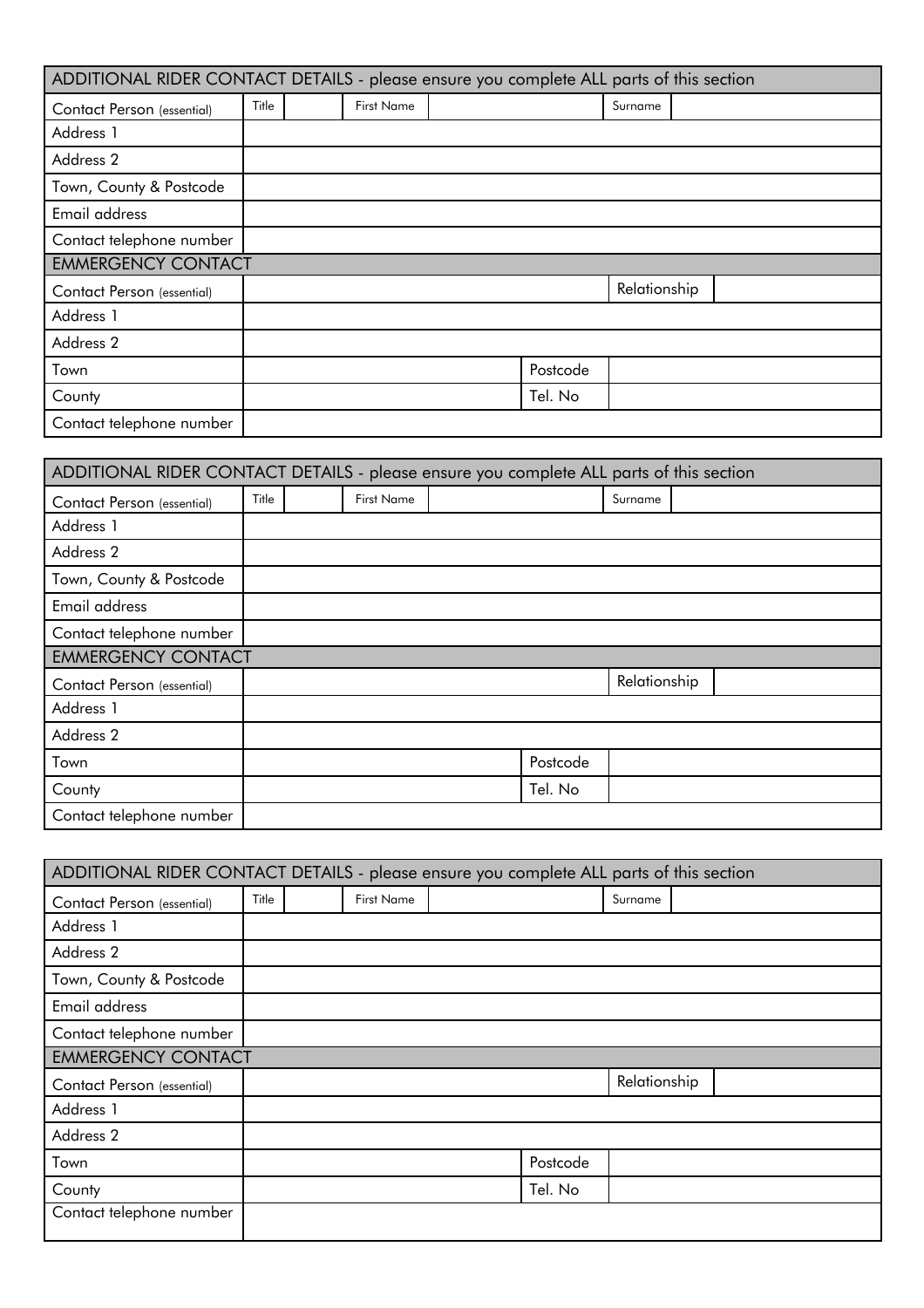| ADDITIONAL RIDER CONTACT DETAILS - please ensure you complete ALL parts of this section |       |            |         |  |
|-----------------------------------------------------------------------------------------|-------|------------|---------|--|
| Contact Person (essential)                                                              | Title | First Name | Surname |  |
| Address 1                                                                               |       |            |         |  |
| Address 2                                                                               |       |            |         |  |
| Town, County & Postcode                                                                 |       |            |         |  |
| Email address                                                                           |       |            |         |  |
| Contact telephone number                                                                |       |            |         |  |

| <b>EMMERGENCY CONTACT</b>         |          |              |  |
|-----------------------------------|----------|--------------|--|
| <b>Contact Person (essential)</b> |          | Relationship |  |
| Address 1                         |          |              |  |
| Address 2                         |          |              |  |
| Town                              | Postcode |              |  |
| County                            | Tel. No  |              |  |
| Contact telephone number          |          |              |  |

| ADDITIONAL RIDER CONTACT DETAILS - please ensure you complete ALL parts of this section |       |                   |          |              |  |  |
|-----------------------------------------------------------------------------------------|-------|-------------------|----------|--------------|--|--|
| Contact Person (essential)                                                              | Title | <b>First Name</b> |          | Surname      |  |  |
| Address 1                                                                               |       |                   |          |              |  |  |
| Address 2                                                                               |       |                   |          |              |  |  |
| Town, County & Postcode                                                                 |       |                   |          |              |  |  |
| Email address                                                                           |       |                   |          |              |  |  |
| Contact telephone number                                                                |       |                   |          |              |  |  |
| <b>EMMERGENCY CONTACT</b>                                                               |       |                   |          |              |  |  |
| Contact Person (essential)                                                              |       |                   |          | Relationship |  |  |
| Address 1                                                                               |       |                   |          |              |  |  |
| Address 2                                                                               |       |                   |          |              |  |  |
| Town                                                                                    |       |                   | Postcode |              |  |  |
| County                                                                                  |       |                   | Tel. No  |              |  |  |
| Contact telephone number                                                                |       |                   |          |              |  |  |

| ADDITIONAL RIDER CONTACT DETAILS - please ensure you complete ALL parts of this section |       |                   |          |              |  |
|-----------------------------------------------------------------------------------------|-------|-------------------|----------|--------------|--|
| Contact Person (essential)                                                              | Title | <b>First Name</b> |          | Surname      |  |
| Address 1                                                                               |       |                   |          |              |  |
| Address 2                                                                               |       |                   |          |              |  |
| Town, County & Postcode                                                                 |       |                   |          |              |  |
| Email address                                                                           |       |                   |          |              |  |
| Contact telephone number                                                                |       |                   |          |              |  |
| <b>EMMERGENCY CONTACT</b>                                                               |       |                   |          |              |  |
| Contact Person (essential)                                                              |       |                   |          | Relationship |  |
| Address 1                                                                               |       |                   |          |              |  |
| Address 2                                                                               |       |                   |          |              |  |
| Town                                                                                    |       |                   | Postcode |              |  |
| County                                                                                  |       |                   | Tel. No  |              |  |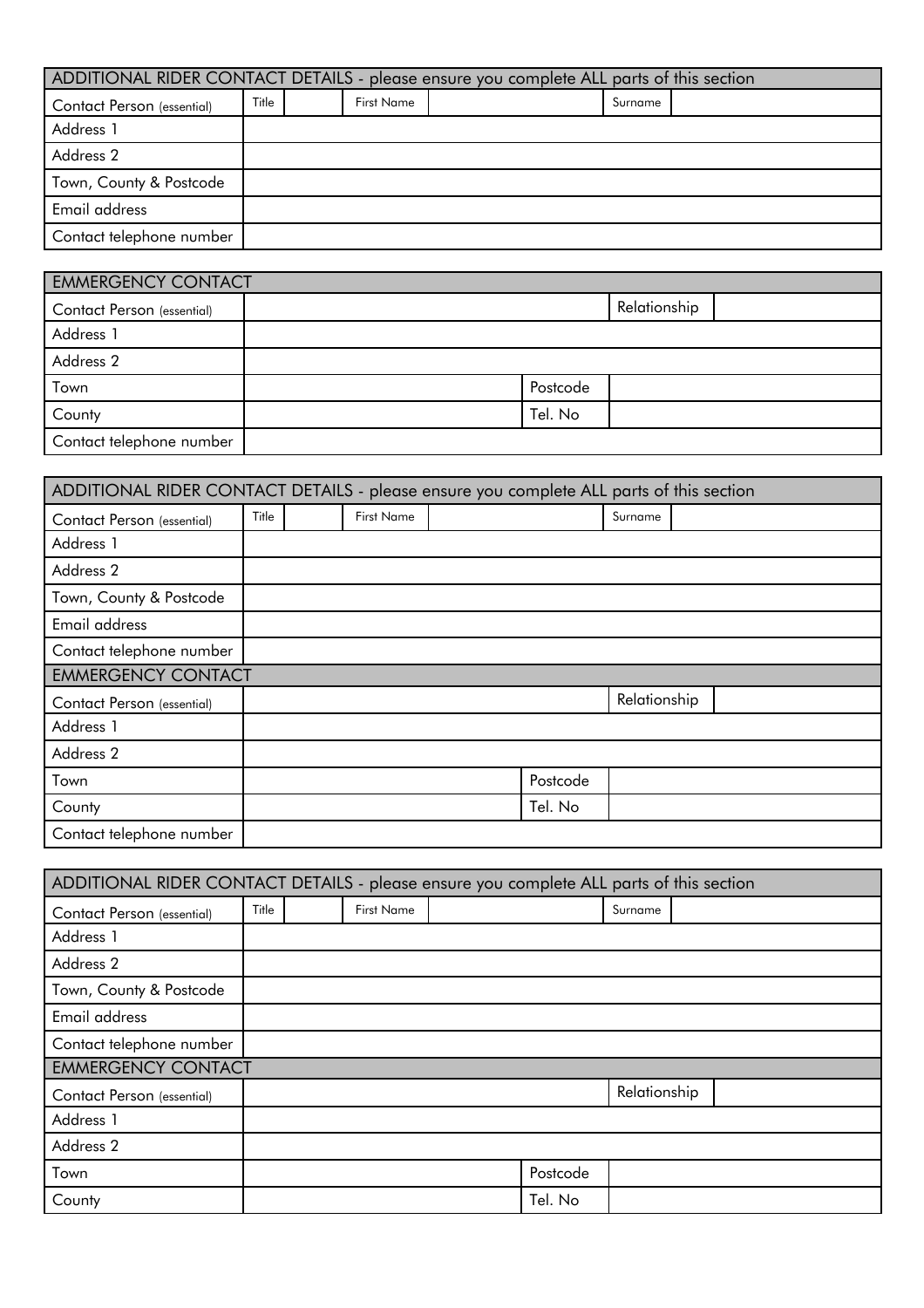## DECLARATION

| Velo.cartel Terms<br>and Conditions | By signing this form (simply type your name) or submitting it to Velo.cartel by e-mail or other electronic<br>communication, I confirm that I have read and accept the current Velo.cartel Terms & Conditions. |
|-------------------------------------|----------------------------------------------------------------------------------------------------------------------------------------------------------------------------------------------------------------|
|                                     | I acknowledge and agree that I am medically fit and able to participate in the cycle tour identified above.                                                                                                    |
| Signed<br>* see note<br>below       | Date                                                                                                                                                                                                           |

\* A signature is required for all forms submitted by post. A signature is not required for forms submitted by email but a name is required as acceptance of terms and conditions. Please ensure you put a name into this section.

| WHAT TO DO NOW? |  |  |
|-----------------|--|--|
|                 |  |  |

*Submit this form by email*

- Please ensure you have completed all parts of the form
- Save it to your computer as a Microsoft Word document or Adobe PDF
- Email this form to info@velocartelcycling.co.uk
- Submitting this form by email is accepted as signature and acceptance of the Velo.cartel terms and conditions see below.

### WHAT WILL HAPPEN NEXT?

Upon receipt of your form, Velo. cartel will process it as soon as possible. You will be provided with a confirmation email in which will be your final cancellation day notification (60 days from confirmation).

Please be patient, it may take a little time to process your form.



## the cycle tour specialists.

 velocartelcycling.co.uk info@velocartelcycling.co.uk 0114 3030147 Velo.cartel cycling Ltd. Company no. 10873590